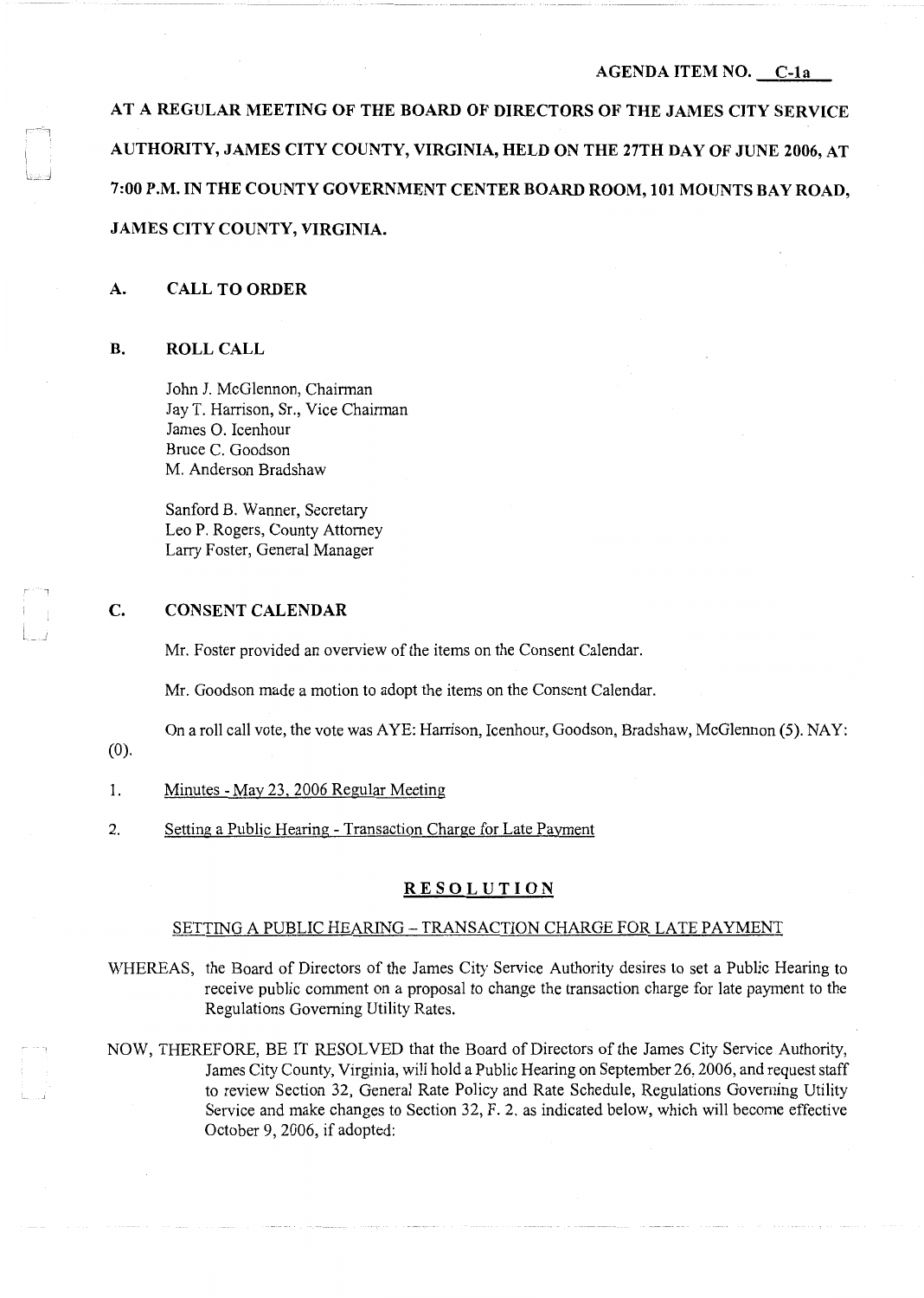Transaction charge for late payment. A transaction charge for late payment of 1.5 percent will be assessed on the balance due once the bill is delinquent and then every (30) days thereafter. The late charge will be added to a bill in the event the bill is not paid within (30) days following the date thereof.

 $L = 1.3$ 

BE IT FURTHER RESOLVED, that the proposed amendments be made part of this resolution.

3. Approval of Bridge Maintenance and Cost Sharing Agreement

## **RESOLUTION**

## APPROVAL OF BRIDGE MAINTENANCE AND COST SHARING AGREEMENT -

## COLONIAL HERITAGE, LLC

- WHEREAS, Colonial Heritage, LLC is developing a residential development known as Colonial Heritage and located in the Lightfoot area in James City County and the development will have numerous walking trails and other recreational amenities; and
- WHEREAS, the James City Service Authority (JCSA) will provide public sewer service to the development and two of the planned sewer lines will require a bridge lending itself to a dual use as the support structure for a walking trail bridge; and
- WHEREAS, JCSA staff in conjunction with representatives of Colonial Heritage, LLC have developed an agreement providing the terms for joint use of the sewer and walking trail bridge.
- NOW, THEREFORE, BE IT RESOLVED that the Board of Directors of the James City Service Authority, James City County, Virginia, authorizes the General Manager to sign the Bridge Maintenance and Costs Sharing Agreement defining the terms for the joint use of the sewer and walking trail bridge.

### 4. Adoption of the Virginia Retirement System (VRS) Retiree Health Insurance Credit Program

### **RESOLUTION**

#### ADOPTION OF THE VIRGINIA RETIREMENT SYSTEM (VRS)

### RETIREE HEALTH INSURANCE CREDIT PROGRAM

- WHEREAS, James City Service Authority does hereby elect to provide the Health Insurance Credit Program as provided in the Code of Virginia Section 51.1-1402 for its eligible current and future retirees as defined in Article 5, Chapter 1 of Title 51.1 of the Code of Virginia; and
- WHEREAS, James City Service Authority agrees to accept all liability for any current or future additional employer contributions and any increases in current or future employer contribution rates resulting from its election to provide the benefits of the Program to its retirees; and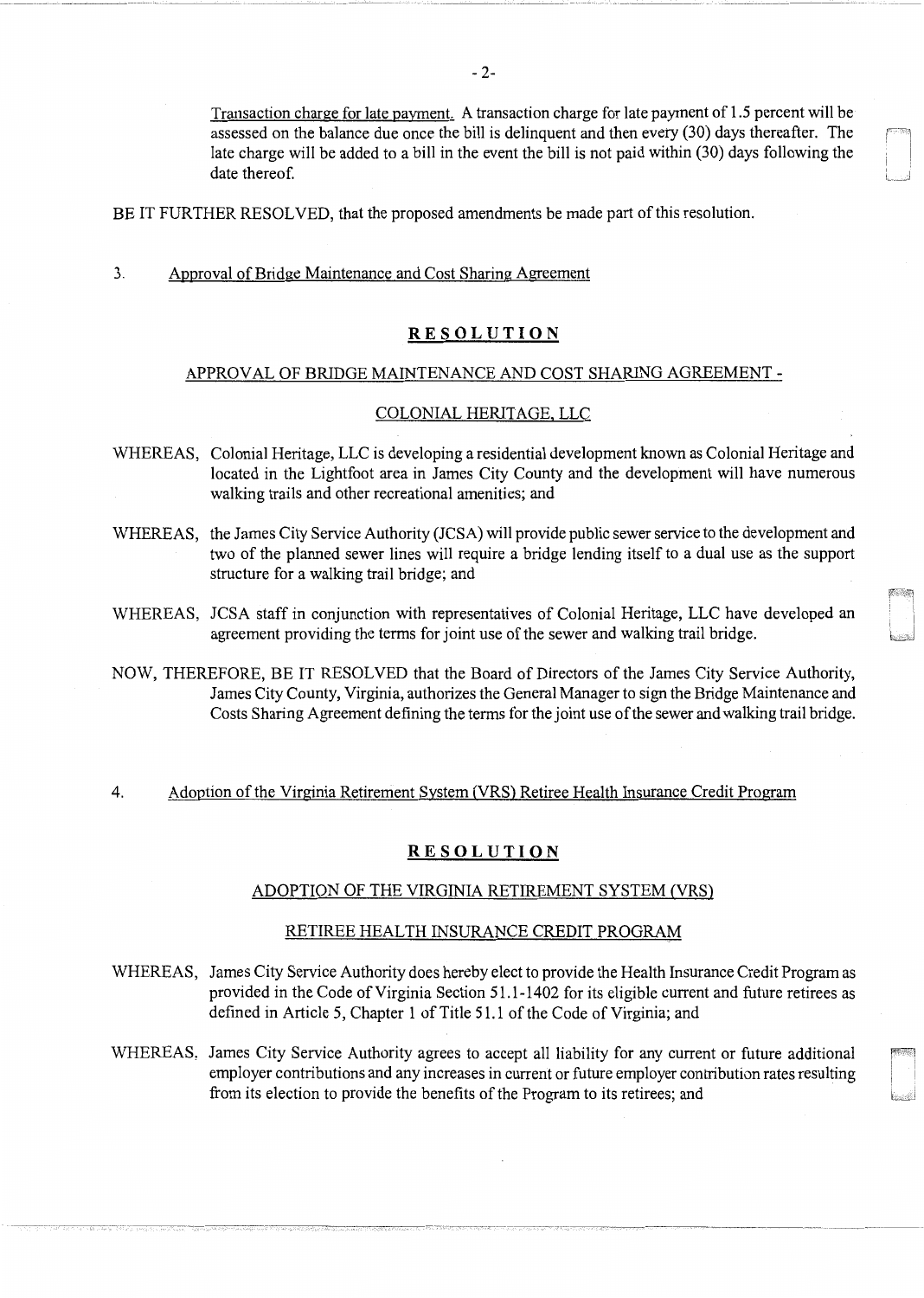WHEREAS, James City Service Authority elects to allow its eligible retirees to receive the benefits under the Program effective July 1, 2006.

NOW, THEREFORE, BE IT RESOLVED that the Board of Directors of James City Service Authority, James City County, Virginia, herby authorizes and directs John J. McGlennon, Chairman of the Board of Directors, James City Service Authority, and Sanford B. Wanner, Secretary of the Board of Directors, James City Service Authority, to execute any required contract in order that said eligible retirees of James City Service Authority may participate in the Health Insurance Credit Program as provided for in the Code of Virginia. In execution of any contract, which may be required, the seal of the Board of Directors of James City Service Authority, shall be affixed and attested by the Secretary, and said officers of the Board of Directors, James City Service Authority, are authorized and directed to pay over to the Treasurer of Virginia from time to time such sums as are due to be paid by Board of Directors, James City Service Authority, for this purpose.

#### **D. PUBLIC HEARING**

#### 1. Property Disposal

Mr. Foster stated that the purpose of the public hearings is to dispose of seven properties, five of which are buildable for the construction of a home, of which two would be transferred to the Affordable Housing Program through the County's Housing and Community Development Department. Mr. Foster stated the two non-buildable properties would be offered to the adjacent property owners. Mr. Foster stated the property at 125 Riverview Plantation was buildable and was received by the James City Service Authority (JCSA) when the Riverview Plantation Home Owners Association acquired the water system from a private owner and transferred the system to the JCSA. Mr. Foster explained the homeowners association desired a return of the property when it was no longer used as a water production facility. Mr. Foster stated representatives were present to speak to the matter.

Mr. McGlennon opened the Public Hearing.

1. Mr. Ed Miller, 112 Four Mile Tree, Riverview Plantation, speaking on behalf of Riverview Plantation Homeowners Association, gave a brief history of the property and discussion with the JCSA regarding water provisions and land ownership. Mr. Miller stated the understanding of the Association was that the property would be returned to the Association once the Riverview well was taken out of service. Mr. Miller requested the Board delay action on the Riverview Plantation property to provide time for discussion on this issue.

As no one else wished to speak to this matter, Mr. McGlennon closed the Public Hearing.

Mr. Foster stated staff had no problem continuing dialogue with the Riverview Plantation.

Mr. Goodson made a motion to approve the resolution with an amendment to strike Riverview Plantation.

On a roll call vote, the vote was A YE: Harrison, Icenhour, Goodson, Bradshaw, McGlennon (5). NAY: (0).